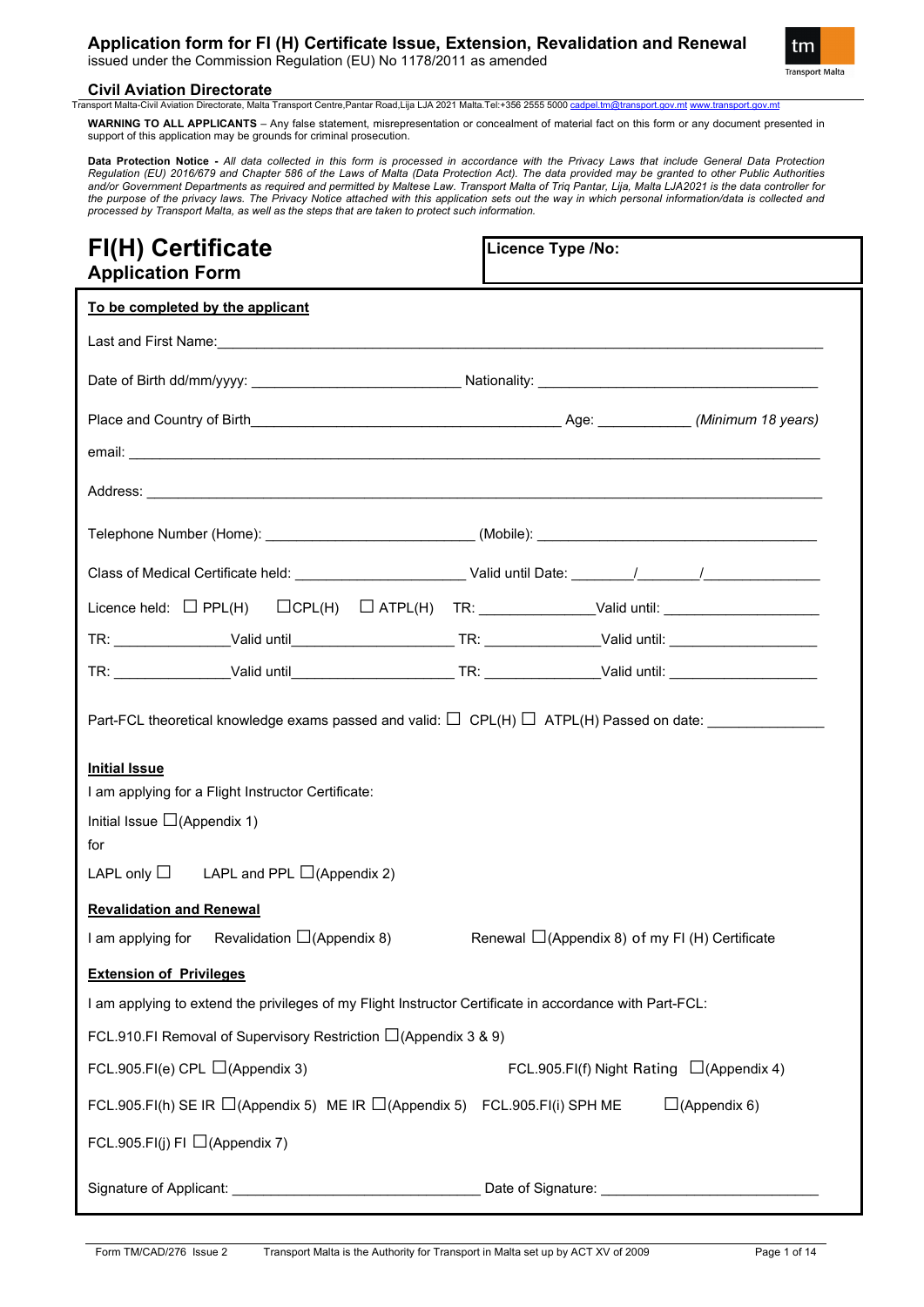issued under the Commission Regulation (EU) No 1178/2011 as amended



#### **Civil Aviation Directorate**

Transport Malta-Civil Aviation Directorate, Malta Transport Centre,Pantar Road,Lija LJA 2021 Malta.Tel:+356 2555 5000 [cadpel.tm@transport.gov.mt](mailto:cadpel.tm@transport.gov.mt) [www.transport.gov.mt](http://www.transport.gov.mt/)

| <b>Appendix 1</b><br><b>Initial Issue for the FI</b>                                                                                                                                                                                                                                                                                                                          | Applicant's Full Name and Licence No: |  |  |
|-------------------------------------------------------------------------------------------------------------------------------------------------------------------------------------------------------------------------------------------------------------------------------------------------------------------------------------------------------------------------------|---------------------------------------|--|--|
| <u>To be completed by the applicant – FI initial issue</u>                                                                                                                                                                                                                                                                                                                    |                                       |  |  |
|                                                                                                                                                                                                                                                                                                                                                                               |                                       |  |  |
| of which instrument ground time in an FSTD hours: ___________________ Maximum 5 hours                                                                                                                                                                                                                                                                                         |                                       |  |  |
|                                                                                                                                                                                                                                                                                                                                                                               |                                       |  |  |
|                                                                                                                                                                                                                                                                                                                                                                               |                                       |  |  |
|                                                                                                                                                                                                                                                                                                                                                                               |                                       |  |  |
| or, if the applicant holds at least a PPL(H) and has passed the CPL theoretical knowledge examination, PIC hours                                                                                                                                                                                                                                                              |                                       |  |  |
| Minimum 200 hours                                                                                                                                                                                                                                                                                                                                                             |                                       |  |  |
|                                                                                                                                                                                                                                                                                                                                                                               |                                       |  |  |
| To be completed by the ATO conducting the training- FI Pre-Entry Flight Test                                                                                                                                                                                                                                                                                                  |                                       |  |  |
|                                                                                                                                                                                                                                                                                                                                                                               |                                       |  |  |
|                                                                                                                                                                                                                                                                                                                                                                               |                                       |  |  |
| Name of FI qualified in accordance with FCL.905.FI(j) who conducted:<br>Note: The pre-entry flight test must be within six (6) months proceeding start of course.                                                                                                                                                                                                             |                                       |  |  |
|                                                                                                                                                                                                                                                                                                                                                                               |                                       |  |  |
| Licence Number: Competent Authority issuing Licence: Competent Authority issuing Licence:                                                                                                                                                                                                                                                                                     |                                       |  |  |
|                                                                                                                                                                                                                                                                                                                                                                               |                                       |  |  |
|                                                                                                                                                                                                                                                                                                                                                                               |                                       |  |  |
|                                                                                                                                                                                                                                                                                                                                                                               |                                       |  |  |
| To be completed by the ATO - FI Course                                                                                                                                                                                                                                                                                                                                        |                                       |  |  |
| The ATO confirms that the candidate has been trained according to the approved syllabus for the $FI(H)$ in accordance<br>with Part-FCL, and assures the level of proficiency required.                                                                                                                                                                                        |                                       |  |  |
| ATO Name:                                                                                                                                                                                                                                                                                                                                                                     |                                       |  |  |
|                                                                                                                                                                                                                                                                                                                                                                               |                                       |  |  |
|                                                                                                                                                                                                                                                                                                                                                                               |                                       |  |  |
|                                                                                                                                                                                                                                                                                                                                                                               |                                       |  |  |
|                                                                                                                                                                                                                                                                                                                                                                               |                                       |  |  |
|                                                                                                                                                                                                                                                                                                                                                                               |                                       |  |  |
| Theoretical Knowledge instruction including progress tests hours: _______________________________ Minimum 100 hours                                                                                                                                                                                                                                                           |                                       |  |  |
| Flight instruction on helicopters hours: ________________________________ Minimum 30 hours, of which dual flight Instruction                                                                                                                                                                                                                                                  |                                       |  |  |
| Maximum 5 hours<br>Credit (if applicable)<br>(i) If applicant holds further instructor certificates he/she may be credited for the teaching and learning part.<br>(ii) If applicant holding an FI (A) or (As) credit given towards the requirement of 100 hours Theoretical Knowledge instruction,<br>including progress tests with hours: ________________ Maximum 55 hours, |                                       |  |  |
|                                                                                                                                                                                                                                                                                                                                                                               |                                       |  |  |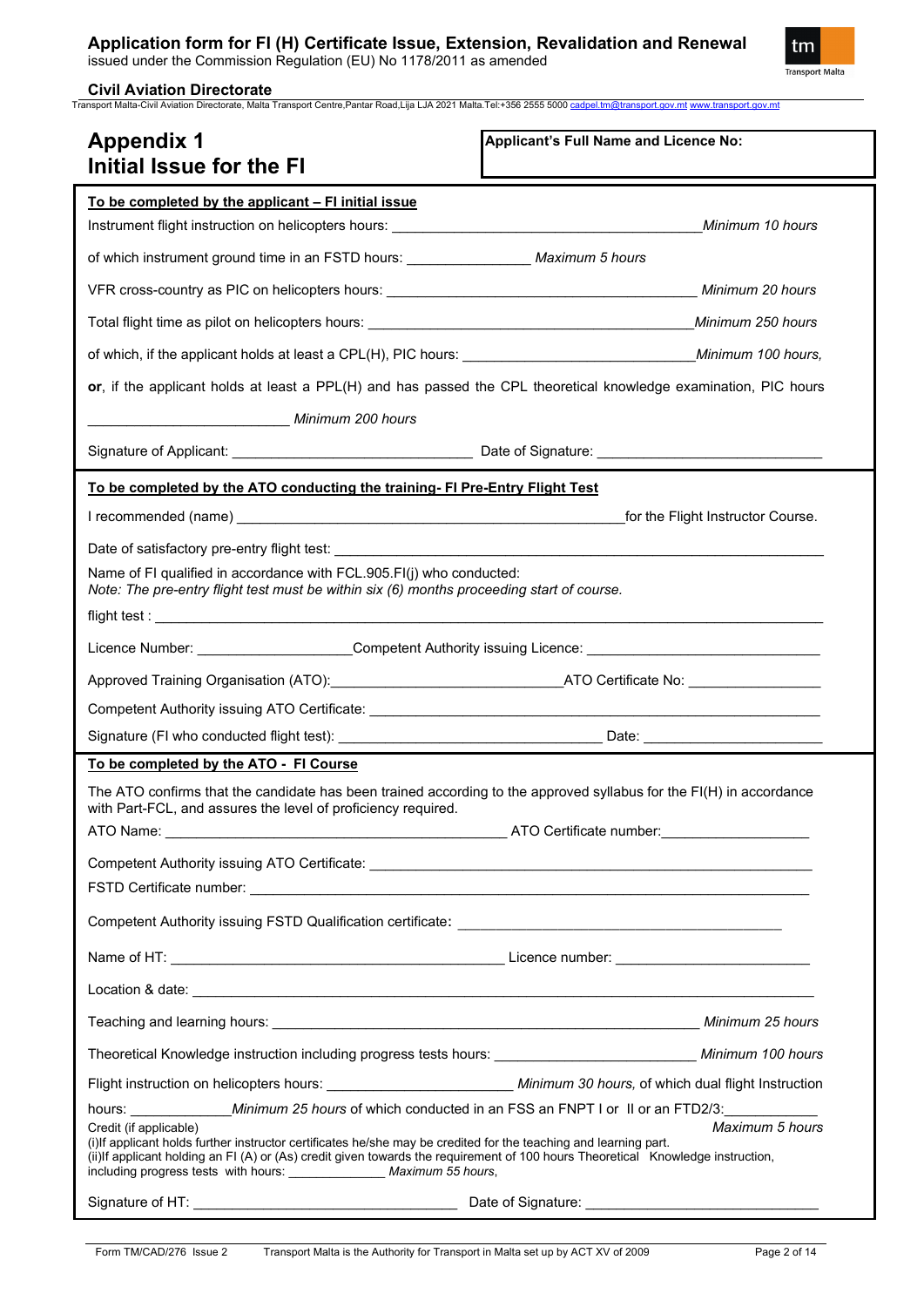

**Civil Aviation Directorate**

Transport Malta-Civil Aviation Directorate, Malta Transport Centre,Pantar Road,Lija LJA 2021 Malta.Tel:+356 2555 5000 [cadpel.tm@transport.gov.mt](mailto:cadpel.tm@transport.gov.mt) [www.transport.gov.mt](http://www.transport.gov.mt/)

| <b>Appendix 2</b>                                                                                                                                                                                                                                                     |                                                                                                                          |  |  |  |  |
|-----------------------------------------------------------------------------------------------------------------------------------------------------------------------------------------------------------------------------------------------------------------------|--------------------------------------------------------------------------------------------------------------------------|--|--|--|--|
| Flight Instruction for LAPL(H), PPL(H), CPL(H),<br>& Single-Pilot Single-engine type ratings                                                                                                                                                                          | Applicant's Full Name and Licence No:                                                                                    |  |  |  |  |
|                                                                                                                                                                                                                                                                       |                                                                                                                          |  |  |  |  |
| Application to conduct flight instruction for the issue, revalidation and renewal<br>$\Box$ LAPL(H)                                                                                                                                                                   |                                                                                                                          |  |  |  |  |
|                                                                                                                                                                                                                                                                       |                                                                                                                          |  |  |  |  |
|                                                                                                                                                                                                                                                                       |                                                                                                                          |  |  |  |  |
|                                                                                                                                                                                                                                                                       |                                                                                                                          |  |  |  |  |
|                                                                                                                                                                                                                                                                       |                                                                                                                          |  |  |  |  |
| Application to conduct flight instruction for the issue of                                                                                                                                                                                                            |                                                                                                                          |  |  |  |  |
| $\Box$ PPL(H)                                                                                                                                                                                                                                                         |                                                                                                                          |  |  |  |  |
|                                                                                                                                                                                                                                                                       |                                                                                                                          |  |  |  |  |
|                                                                                                                                                                                                                                                                       |                                                                                                                          |  |  |  |  |
| ____________________________                                                                                                                                                                                                                                          |                                                                                                                          |  |  |  |  |
| To be completed by the ATO -Theoretical Knowledge Examinations (PPL Holders only)                                                                                                                                                                                     |                                                                                                                          |  |  |  |  |
| Confirmation of Theoretical Knowledge training course completed: CPL(H) $\Box$ ATPL(H) $\Box$                                                                                                                                                                         |                                                                                                                          |  |  |  |  |
|                                                                                                                                                                                                                                                                       | Theoretical Knowledge training completed on course Hours: ____________(CPL min 300 hours . ATPL min 550 hours)           |  |  |  |  |
|                                                                                                                                                                                                                                                                       |                                                                                                                          |  |  |  |  |
|                                                                                                                                                                                                                                                                       |                                                                                                                          |  |  |  |  |
|                                                                                                                                                                                                                                                                       |                                                                                                                          |  |  |  |  |
|                                                                                                                                                                                                                                                                       | Give details of Competent Authority with whom the Examinations were taken: ___________________________________           |  |  |  |  |
|                                                                                                                                                                                                                                                                       | Certified copy of results to be provided with application and a copy of ATO approval Certificate (if ATO certificate and |  |  |  |  |
| examinations results not issued by TM CAD)                                                                                                                                                                                                                            |                                                                                                                          |  |  |  |  |
|                                                                                                                                                                                                                                                                       |                                                                                                                          |  |  |  |  |
|                                                                                                                                                                                                                                                                       |                                                                                                                          |  |  |  |  |
| $\Box$ Single-Pilot Single-engine helicopters                                                                                                                                                                                                                         |                                                                                                                          |  |  |  |  |
| Type of helicopter: __________________________________valid until _________________________________                                                                                                                                                                   |                                                                                                                          |  |  |  |  |
| Note: An instructor must have completed at least 15 hours of a flight times as a pilot on the type of aircraft on which<br>flight instruction is to be given, of which a Maximum of 7 hours may be in an FSTD representing the type of aircraft, if<br>applicable, or |                                                                                                                          |  |  |  |  |
| entitled to act as Pilot in command during such flight instruction                                                                                                                                                                                                    | Passed an Instructor Assessment of competence for the relevant category of instructor on that type of aircraft and be    |  |  |  |  |
|                                                                                                                                                                                                                                                                       |                                                                                                                          |  |  |  |  |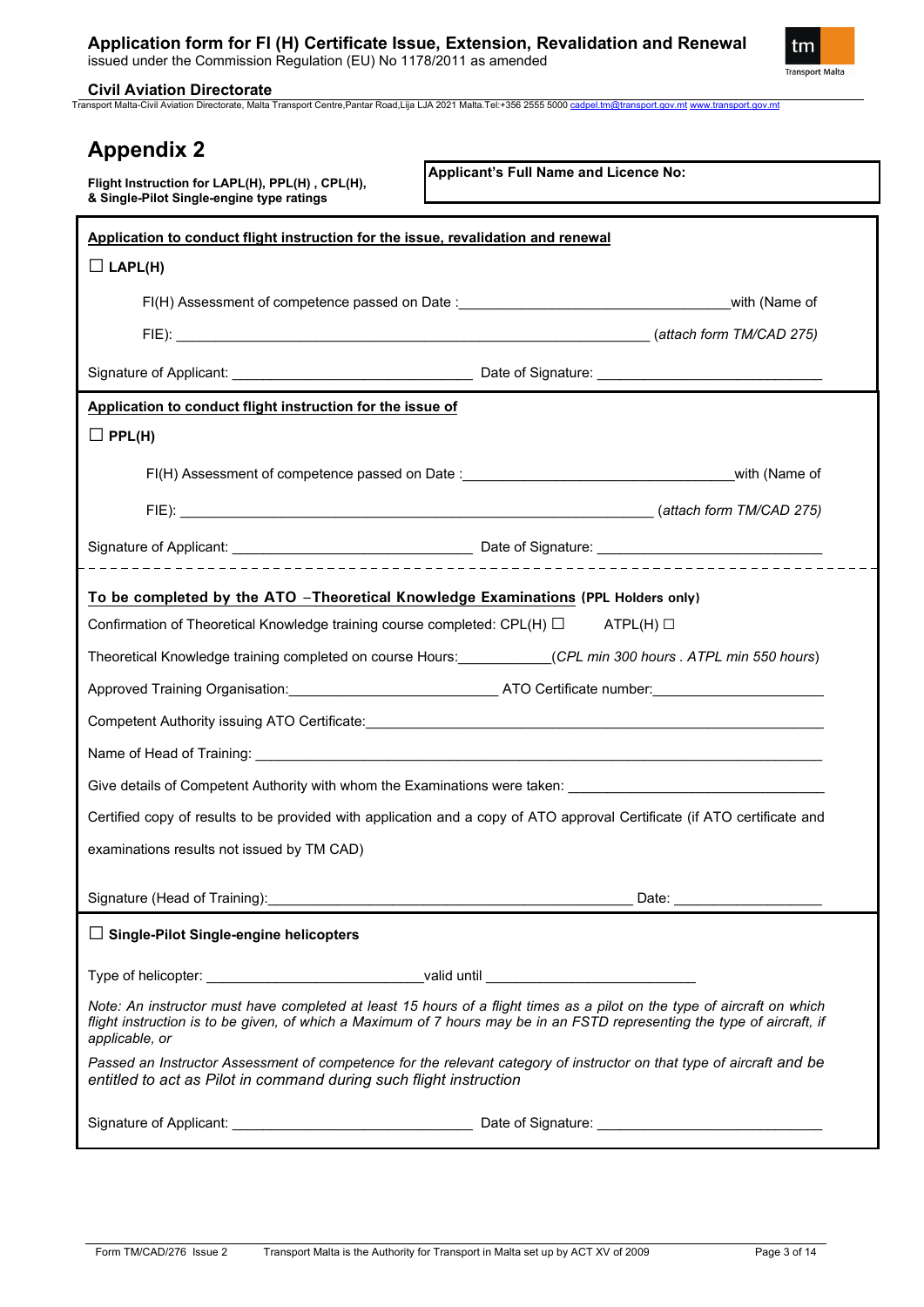

**Civil Aviation Directorate**

**Flight Instruction for CPL (H)**

**Removal of Supervisory Restriction**

Transport Malta-Civil Aviation Directorate, Malta Transport Centre,Pantar Road,Lija LJA 2021 Malta.Tel:+356 2555 5000 [cadpel.tm@transport.gov.mt](mailto:cadpel.tm@transport.gov.mt) [www.transport.gov.mt](http://www.transport.gov.mt/)

### **Appendix 3**

**Applicant's Full Name and Licence No:**

| To be completed by the applicant                                                                                                                                                                                |                              |  |  |  |
|-----------------------------------------------------------------------------------------------------------------------------------------------------------------------------------------------------------------|------------------------------|--|--|--|
| $\Box$ FI Removal of Supervisory Restriction                                                                                                                                                                    |                              |  |  |  |
| I have completed 100 hours of flight instruction in helicopters and in addition have supervised at least 25 solo student<br>solo flight air exercises. I confirm that the information in Appendix 9 is correct. |                              |  |  |  |
|                                                                                                                                                                                                                 |                              |  |  |  |
| To be completed by the ATO                                                                                                                                                                                      |                              |  |  |  |
| I certify that the flight experience listed by the applicant in Appendix 9 is correct and meets the<br>requirements of FCL.910.FI(c) for the removal of the supervisory restriction.                            |                              |  |  |  |
|                                                                                                                                                                                                                 |                              |  |  |  |
|                                                                                                                                                                                                                 |                              |  |  |  |
|                                                                                                                                                                                                                 |                              |  |  |  |
|                                                                                                                                                                                                                 |                              |  |  |  |
|                                                                                                                                                                                                                 | Date: ______________________ |  |  |  |
| To be completed by the applicant                                                                                                                                                                                |                              |  |  |  |
| Application to conduct Flight instruction for the issue of the                                                                                                                                                  |                              |  |  |  |
| $\Box$ CPL(H)                                                                                                                                                                                                   |                              |  |  |  |
|                                                                                                                                                                                                                 | Minimum 500 hrs              |  |  |  |
|                                                                                                                                                                                                                 | Minimum 200 hrs              |  |  |  |
|                                                                                                                                                                                                                 |                              |  |  |  |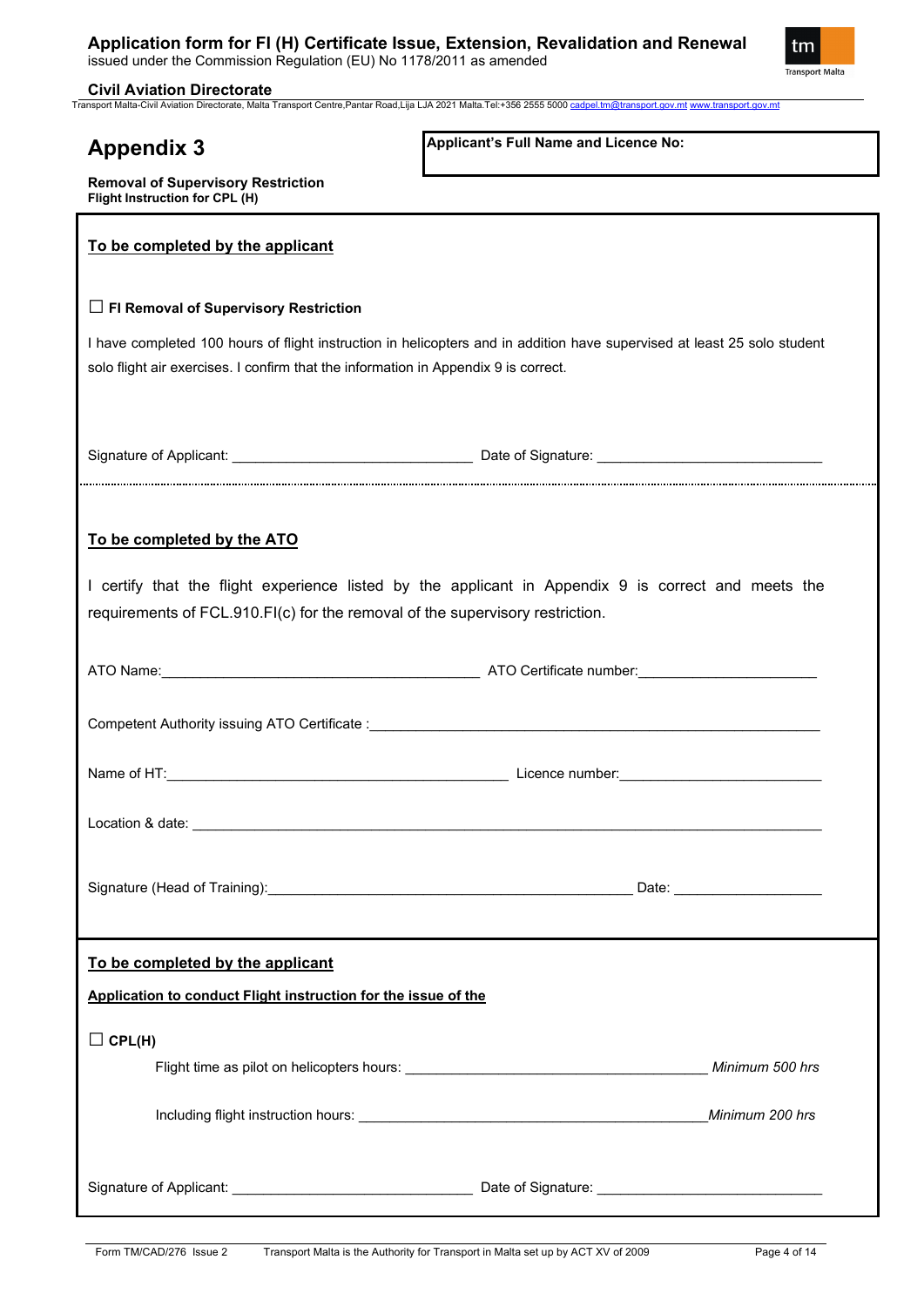

#### **Civil Aviation Directorate**

Transport Malta-Civil Aviation Directorate, Malta Transport Centre,Pantar Road,Lija LJA 2021 Malta.Tel:+356 2555 5000 [cadpel.tm@transport.gov.mt](mailto:cadpel.tm@transport.gov.mt) [www.transport.gov.mt](http://www.transport.gov.mt/)

### **Appendix 4**

**Extension of Privileges for the Flight Instruction for the Night Rating,** 

|                                                                                                                                                                                                                         | Applicant's Full Name and Licence No:                                                                     |  |  |  |  |
|-------------------------------------------------------------------------------------------------------------------------------------------------------------------------------------------------------------------------|-----------------------------------------------------------------------------------------------------------|--|--|--|--|
| To be completed by the applicant                                                                                                                                                                                        |                                                                                                           |  |  |  |  |
| $\Box$ Night Rating<br>I hold a Night Rating (Rating required)                                                                                                                                                          |                                                                                                           |  |  |  |  |
|                                                                                                                                                                                                                         |                                                                                                           |  |  |  |  |
| To be completed by an Instructor certified in accordance with FCL.905.FI(j)                                                                                                                                             |                                                                                                           |  |  |  |  |
| the ability to instruct at night.                                                                                                                                                                                       | I being an instructor certified in accordance with FCL.905.FI (j) certify that the applicant demonstrated |  |  |  |  |
|                                                                                                                                                                                                                         |                                                                                                           |  |  |  |  |
|                                                                                                                                                                                                                         |                                                                                                           |  |  |  |  |
|                                                                                                                                                                                                                         |                                                                                                           |  |  |  |  |
| To be completed by the ATO                                                                                                                                                                                              |                                                                                                           |  |  |  |  |
| The ATO confirms that the candidate has been trained according to the approved syllabus in accordance with Part-FCL<br>and completed Exercise 28 of AMC1 FCL.930.FI. The ATO assures the level of proficiency required. |                                                                                                           |  |  |  |  |
|                                                                                                                                                                                                                         |                                                                                                           |  |  |  |  |
| Competent Authority issuing ATO Certificate: <b>Authority Competent Authority issuing</b>                                                                                                                               |                                                                                                           |  |  |  |  |
|                                                                                                                                                                                                                         |                                                                                                           |  |  |  |  |
|                                                                                                                                                                                                                         |                                                                                                           |  |  |  |  |
|                                                                                                                                                                                                                         |                                                                                                           |  |  |  |  |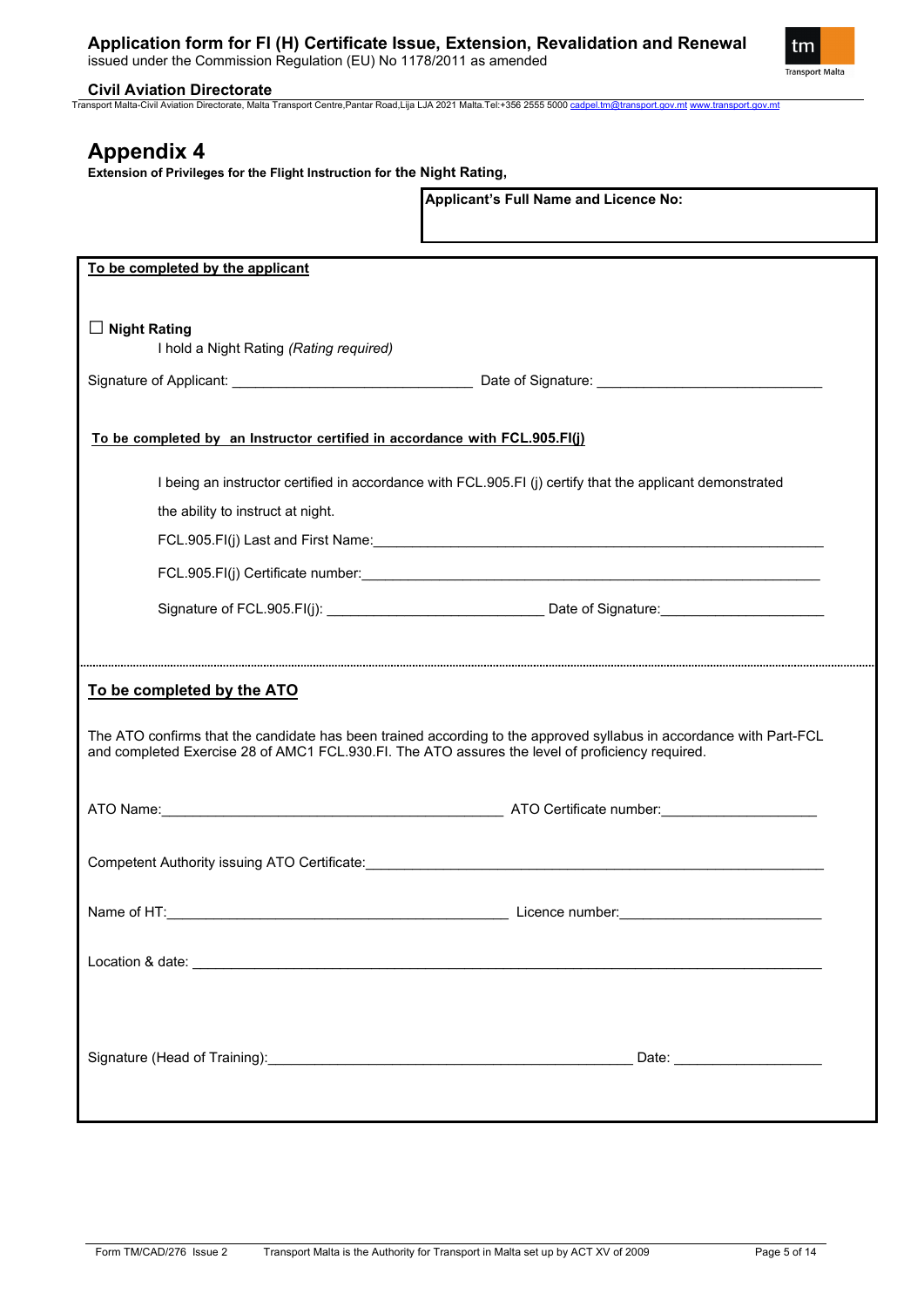

#### **Civil Aviation Directorate**

Transport Malta-Civil Aviation Directorate, Malta Transport Centre,Pantar Road,Lija LJA 2021 Malta.Tel:+356 2555 5000 [cadpel.tm@transport.gov.mt](mailto:cadpel.tm@transport.gov.mt) [www.transport.gov.mt](http://www.transport.gov.mt/)

| Applicant's Full Name and Licence No:<br><b>Appendix 5</b>                                                                                                      |                                                                                                             |  |  |  |
|-----------------------------------------------------------------------------------------------------------------------------------------------------------------|-------------------------------------------------------------------------------------------------------------|--|--|--|
| Extension of Privileges for the Flight Instruction for IR (H)                                                                                                   |                                                                                                             |  |  |  |
| $\Box$ IR(H)                                                                                                                                                    |                                                                                                             |  |  |  |
|                                                                                                                                                                 |                                                                                                             |  |  |  |
|                                                                                                                                                                 | of which instrument ground time in an FFS/ FTD2/3/FNPTII hours : ____________________ Maximum 50 hrs        |  |  |  |
|                                                                                                                                                                 | IRI training course as a student pilot completed on Date: ______________________(Certificate required)      |  |  |  |
|                                                                                                                                                                 | with<br>Instructor Assessment of competence for the IRI certificate passed on Date:                         |  |  |  |
|                                                                                                                                                                 |                                                                                                             |  |  |  |
| In addition for SP multi-engine helicopters:                                                                                                                    |                                                                                                             |  |  |  |
|                                                                                                                                                                 |                                                                                                             |  |  |  |
|                                                                                                                                                                 | Including hours as a pilot on SP ME helicopters _________________________________ Minimum 100 hours.        |  |  |  |
| In addition for MP multi-engine helicopters:                                                                                                                    |                                                                                                             |  |  |  |
|                                                                                                                                                                 |                                                                                                             |  |  |  |
|                                                                                                                                                                 | Including hours as a pilot on multi-pilot helicopters _______________________________ Minimum 350 hours; or |  |  |  |
|                                                                                                                                                                 | Holding a valid TRI(H) certificate for single-pilot multi-engine helicopters, valid until:                  |  |  |  |
|                                                                                                                                                                 | and Completed as pilot of that type in multi-pilot operations _______________________ Minimum 100 hours     |  |  |  |
|                                                                                                                                                                 |                                                                                                             |  |  |  |
|                                                                                                                                                                 |                                                                                                             |  |  |  |
| To be completed by the ATO - IRI Course<br>The ATO confirms that the candidate has been trained according to the approved syllabus for the IRI(H) in accordance |                                                                                                             |  |  |  |
| with Part-FCL, and assures the level of proficiency required.                                                                                                   |                                                                                                             |  |  |  |
|                                                                                                                                                                 |                                                                                                             |  |  |  |
|                                                                                                                                                                 |                                                                                                             |  |  |  |
|                                                                                                                                                                 |                                                                                                             |  |  |  |
|                                                                                                                                                                 |                                                                                                             |  |  |  |
|                                                                                                                                                                 |                                                                                                             |  |  |  |
|                                                                                                                                                                 |                                                                                                             |  |  |  |
|                                                                                                                                                                 |                                                                                                             |  |  |  |
| theoretical knowledge, the preparation of lesson plans and the development of classroom instructional skills.                                                   |                                                                                                             |  |  |  |
|                                                                                                                                                                 |                                                                                                             |  |  |  |
| hours $(b)$ (a + b Minimum 10 hours as FI held)                                                                                                                 |                                                                                                             |  |  |  |
|                                                                                                                                                                 | Date: _______________________                                                                               |  |  |  |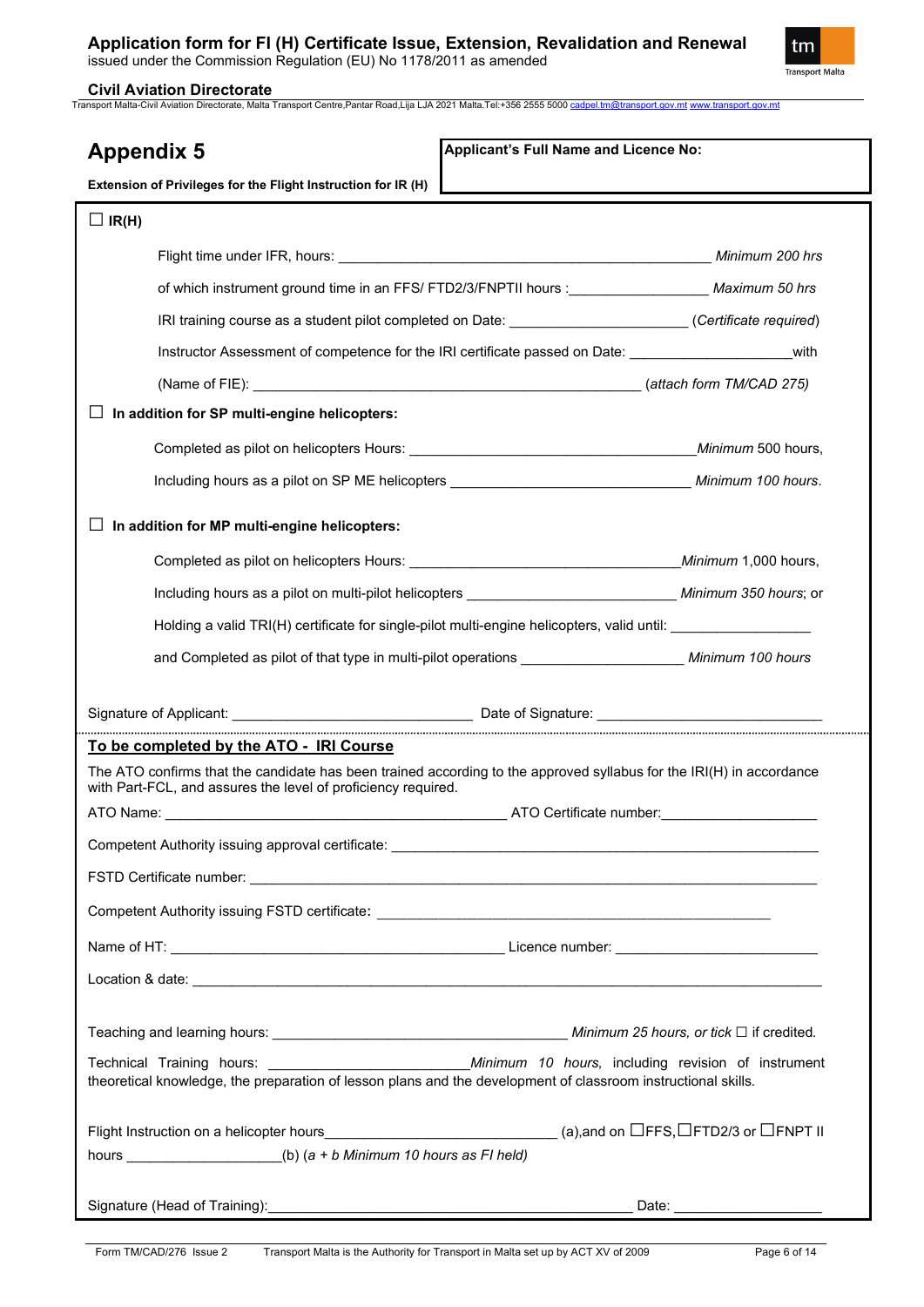

#### **Civil Aviation Directorate**

Transport Malta-Civil Aviation Directorate, Malta Transport Centre,Pantar Road,Lija LJA 2021 Malta.Tel:+356 2555 5000 [cadpel.tm@transport.gov.mt](mailto:cadpel.tm@transport.gov.mt) [www.transport.gov.mt](http://www.transport.gov.mt/)

### **Appendix 6**

**Extension of Privileges for the Flight Instruction for Single-Pilot Multi-engine type ratings**

| Applicant's Full Name and Licence No:                                                                                                                                                                                                           |
|-------------------------------------------------------------------------------------------------------------------------------------------------------------------------------------------------------------------------------------------------|
| To be completed by the applicant                                                                                                                                                                                                                |
| $\Box$ Single-Pilot Multi-engine type ratings                                                                                                                                                                                                   |
|                                                                                                                                                                                                                                                 |
|                                                                                                                                                                                                                                                 |
|                                                                                                                                                                                                                                                 |
| Instructor Assessment of competence as TRI for ME passed on Date _______________________________with                                                                                                                                            |
| * Delete as applicable                                                                                                                                                                                                                          |
| To be completed by the ATO                                                                                                                                                                                                                      |
| The ATO confirms that the candidate has been trained according to the approved syllabus for the technical training and<br>flight instruction parts of the TRI(H) ME, in accordance with Part-FCL and assures the level of proficiency required. |
|                                                                                                                                                                                                                                                 |
|                                                                                                                                                                                                                                                 |
|                                                                                                                                                                                                                                                 |
|                                                                                                                                                                                                                                                 |
|                                                                                                                                                                                                                                                 |
| <b>TRI course</b>                                                                                                                                                                                                                               |
| Type of helicopter: ___________________________________                                                                                                                                                                                         |
| Teaching and learning hours: (Credited as applicant is an FI)                                                                                                                                                                                   |
|                                                                                                                                                                                                                                                 |
|                                                                                                                                                                                                                                                 |
| <b>Flight Instruction</b>                                                                                                                                                                                                                       |
|                                                                                                                                                                                                                                                 |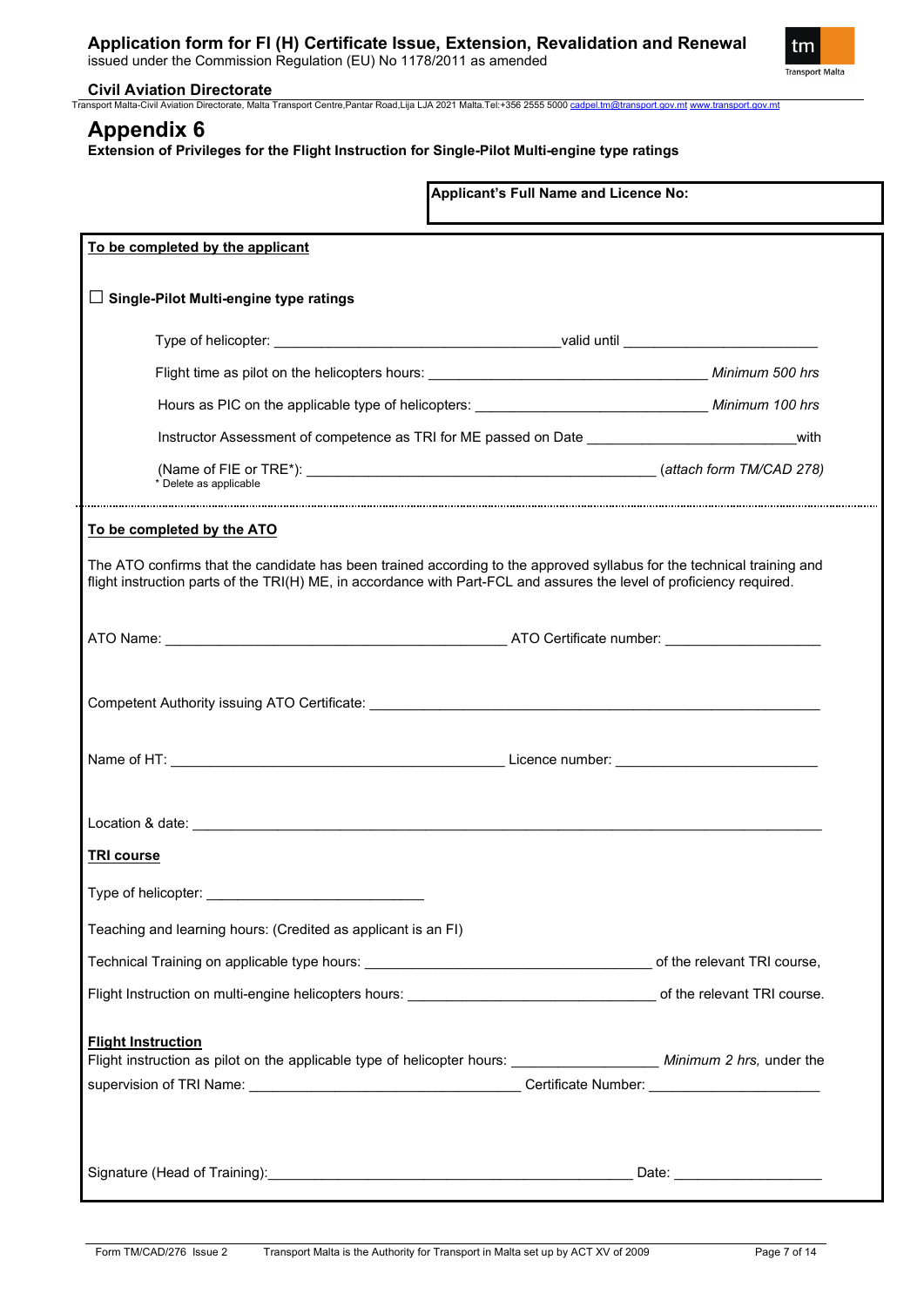

# **Civil Aviation Directorate**<br>Transport Malta-Civil Aviation Directorate, Malta 1

nn Directorate, Malta Transport Centre,Pantar Road,Lija LJA 2021 Malta.Tel:+356 2555 5000 <u>[cadpel.tm@transport.gov.mt](mailto:cadpel.tm@transport.gov.mt) [www.transport.gov.mt](http://www.transport.gov.mt/)</u>

### **Appendix 7**

**Extension of privileges to conduct flight instruction for FI (H), IRI (H) certificate(s)**

|                                                                      |                | Applicant's Full Name and Licence No:                                                                                 |  |  |
|----------------------------------------------------------------------|----------------|-----------------------------------------------------------------------------------------------------------------------|--|--|
|                                                                      |                |                                                                                                                       |  |  |
| To be completed by the applicant                                     |                |                                                                                                                       |  |  |
| certificate(s)                                                       |                | I wish to apply for the extension of my FI(H) to conduct flight instruction for the issue of the following instructor |  |  |
| $\Box$ FI(H)                                                         | $\Box$ IRI(H)  | $\Box$ STI(H)                                                                                                         |  |  |
|                                                                      |                |                                                                                                                       |  |  |
|                                                                      |                |                                                                                                                       |  |  |
|                                                                      |                |                                                                                                                       |  |  |
| ability to instruct for the FI certificate; (attach form TM/CAD 275) |                |                                                                                                                       |  |  |
|                                                                      |                |                                                                                                                       |  |  |
|                                                                      |                |                                                                                                                       |  |  |
| To be completed by the FIE                                           |                |                                                                                                                       |  |  |
|                                                                      |                | I declare that the applicant passed an assessment of competence on the helicopter on Date: we were also well as       |  |  |
|                                                                      |                |                                                                                                                       |  |  |
| and has satisfactory demonstrated competence to instruct for the     |                |                                                                                                                       |  |  |
| FI(H)                                                                | $\Box$ IRI (H) | $\Box$ STI (H)                                                                                                        |  |  |
|                                                                      |                |                                                                                                                       |  |  |
|                                                                      |                |                                                                                                                       |  |  |
|                                                                      |                |                                                                                                                       |  |  |
|                                                                      |                |                                                                                                                       |  |  |
|                                                                      |                |                                                                                                                       |  |  |
|                                                                      |                |                                                                                                                       |  |  |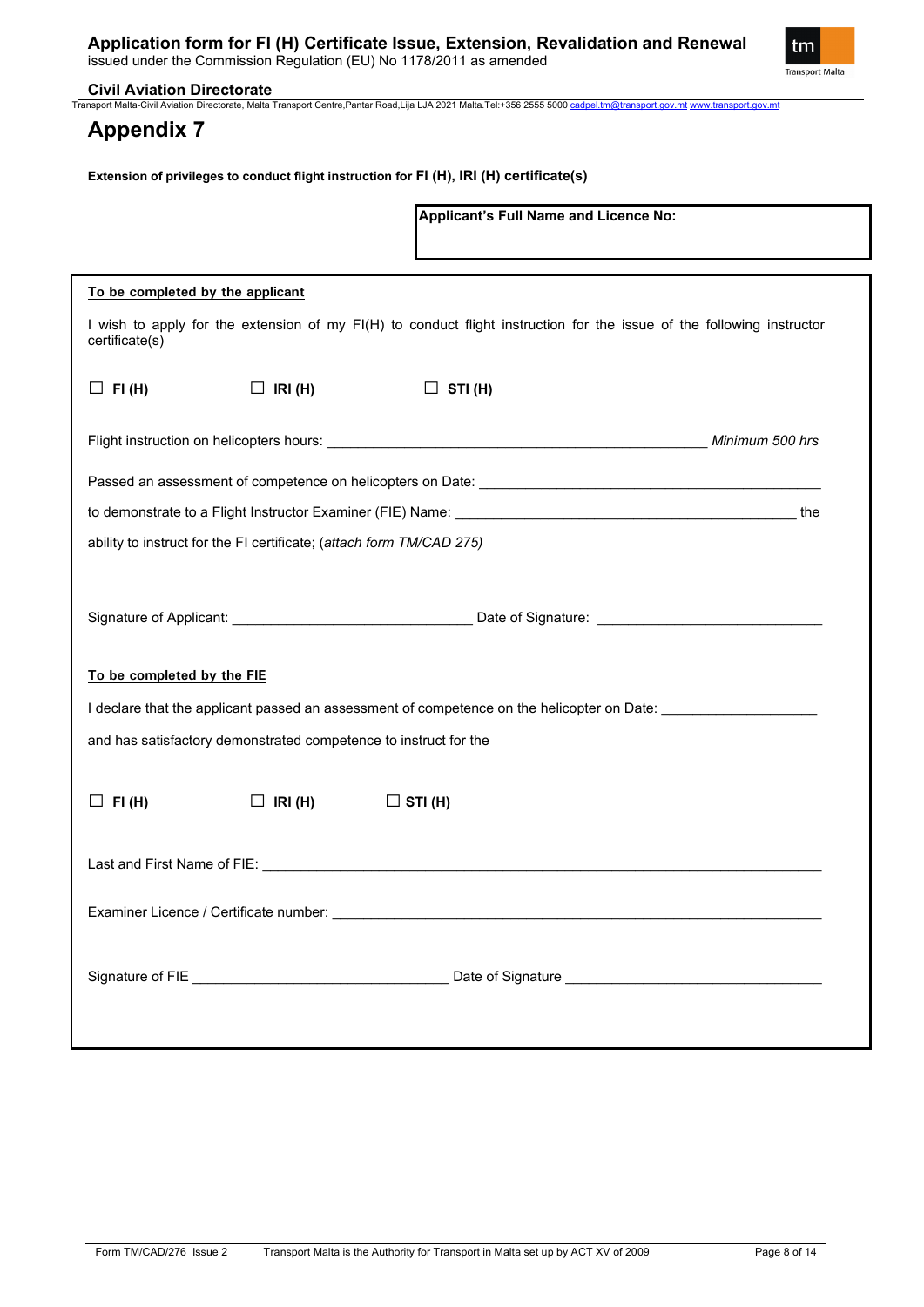issued under the Commission Regulation (EU) No 1178/2011 as amended



|                                                                                                      | Applicant's Full Name and Licence No:                                                                                          |
|------------------------------------------------------------------------------------------------------|--------------------------------------------------------------------------------------------------------------------------------|
| Flight Instructor Revalidation & Renewal                                                             |                                                                                                                                |
| For revalidation of an FI certificate, the holder shall fulfil 2 of the following 3 requirements:    |                                                                                                                                |
| $\Box$ Instructional Hours                                                                           |                                                                                                                                |
|                                                                                                      | Hours of flight instruction in helicopters during the period of validity of the certificate as: FI, TRI, IRI or examiner.      |
|                                                                                                      | Minimum 50 hours                                                                                                               |
|                                                                                                      |                                                                                                                                |
| Complete for Privileges to instruct for the IR                                                       | Hours of flight instruction for an IR completed within the last 12 months preceding the expiry date of the FI(H) certificate   |
|                                                                                                      |                                                                                                                                |
|                                                                                                      | Minimum 10 hours                                                                                                               |
| $\Box$ Refresher Seminar                                                                             |                                                                                                                                |
| Attended an Instructor refresher seminar, within the validity period of the FI certificate. on Date_ | (Certificate required)                                                                                                         |
| $\Box$ Assessment of Competence see Note                                                             |                                                                                                                                |
|                                                                                                      | Passed within the 12 months preceding the expiry date of the FI certificate an assessment of competence as FI(H) on            |
|                                                                                                      |                                                                                                                                |
| (attach form TM/CAD 275)                                                                             |                                                                                                                                |
|                                                                                                      |                                                                                                                                |
|                                                                                                      |                                                                                                                                |
| Note:                                                                                                |                                                                                                                                |
| assessment of competence in accordance with FCL.935.                                                 | For the at least each alternate subsequent revalidation in the case of FI(H) the holder shall have to pass an                  |
| Complete if requirement for assessment of competence above is not checked.                           |                                                                                                                                |
|                                                                                                      |                                                                                                                                |
| Date of last assessment of competence as FI(H) : Date of last assessment of competence as FI(H) :    |                                                                                                                                |
|                                                                                                      |                                                                                                                                |
|                                                                                                      |                                                                                                                                |
|                                                                                                      | For Renewal. If the FI certificate has lapsed, the applicant shall, within a period of 12 months before renewal complete both: |
| $\Box$ Refresher Seminar                                                                             |                                                                                                                                |
|                                                                                                      | (must be in the period                                                                                                         |
| of 12 months before application). (Certificate required)                                             |                                                                                                                                |
| $\Box$ Assessment of Competence                                                                      |                                                                                                                                |
|                                                                                                      |                                                                                                                                |
|                                                                                                      | (must be                                                                                                                       |
| in the period of 12 months before application). (attach form TM/CAD 275)                             |                                                                                                                                |
|                                                                                                      |                                                                                                                                |
|                                                                                                      |                                                                                                                                |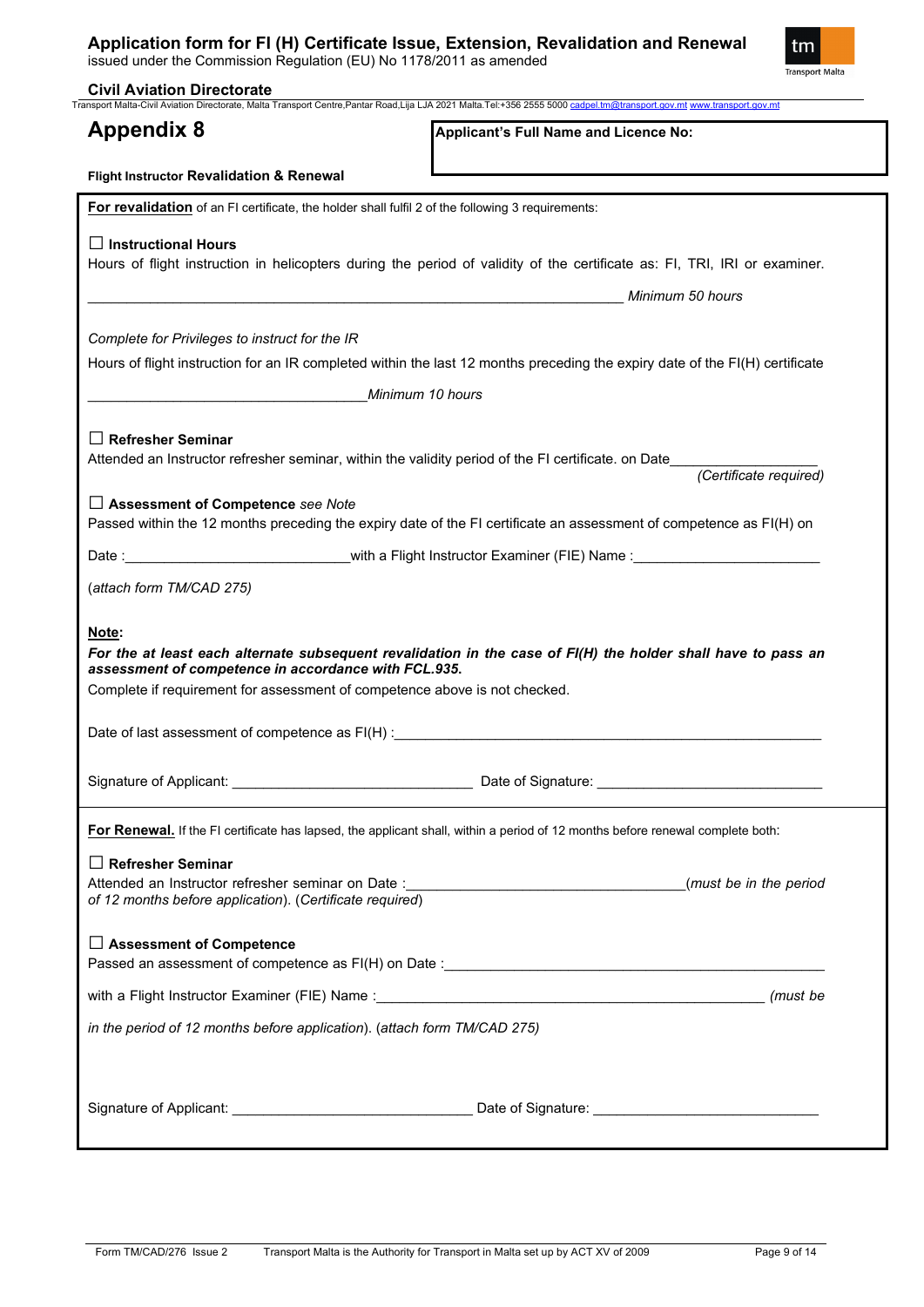issued under the Commission Regulation (EU) No 1178/2011 as amended



#### **Civil Aviation Directorate**

| $+356.$<br>M<br>Malt<br>Transno.<br>∵anort Centre…<br>n E E<br>- Pantar بے<br>.<br>・フロンプ<br>ROAD LIE<br>ector<br><b>IFANSDON</b><br>AVIAIIO | Licence Noː<br>Full Name<br><b>I Annlicant</b><br>and |
|---------------------------------------------------------------------------------------------------------------------------------------------|-------------------------------------------------------|
|                                                                                                                                             |                                                       |
|                                                                                                                                             |                                                       |

**Appendix 9 Removal of the supervisory restriction of FCL.910.FI(c)**

| Date of                   | <b>Removal of the supervisory restriction of FUL.510.FI(C)</b><br>Student's name | Student's  | <b>Exercise</b> | <b>Name of Supervising</b> | <b>Signature of</b>       | <b>Licence Number of</b> | Name of ATO flight      |
|---------------------------|----------------------------------------------------------------------------------|------------|-----------------|----------------------------|---------------------------|--------------------------|-------------------------|
| flight                    |                                                                                  | licence or | number of Air   | <b>Flight Instructor</b>   | <b>Supervising Flight</b> | supervising flight       | training conducted with |
|                           |                                                                                  | reference  | exercise        |                            | Instructor                | Instructor               | and approving competent |
|                           |                                                                                  | number     |                 |                            |                           |                          | Authority.              |
|                           |                                                                                  |            |                 |                            |                           |                          |                         |
|                           |                                                                                  |            |                 |                            |                           |                          |                         |
| $\overline{2}$            |                                                                                  |            |                 |                            |                           |                          |                         |
| $\overline{\phantom{a}3}$ |                                                                                  |            |                 |                            |                           |                          |                         |
|                           |                                                                                  |            |                 |                            |                           |                          |                         |
| $\overline{4}$            |                                                                                  |            |                 |                            |                           |                          |                         |
|                           |                                                                                  |            |                 |                            |                           |                          |                         |
| 5                         |                                                                                  |            |                 |                            |                           |                          |                         |
|                           |                                                                                  |            |                 |                            |                           |                          |                         |
| $6\phantom{.}6$           |                                                                                  |            |                 |                            |                           |                          |                         |
| $7\phantom{.0}$           |                                                                                  |            |                 |                            |                           |                          |                         |
|                           |                                                                                  |            |                 |                            |                           |                          |                         |
| 8                         |                                                                                  |            |                 |                            |                           |                          |                         |
|                           |                                                                                  |            |                 |                            |                           |                          |                         |
| $\overline{9}$            |                                                                                  |            |                 |                            |                           |                          |                         |
|                           |                                                                                  |            |                 |                            |                           |                          |                         |
| 10                        |                                                                                  |            |                 |                            |                           |                          |                         |
| $-11$                     |                                                                                  |            |                 |                            |                           |                          |                         |
|                           |                                                                                  |            |                 |                            |                           |                          |                         |
| 12                        |                                                                                  |            |                 |                            |                           |                          |                         |
|                           |                                                                                  |            |                 |                            |                           |                          |                         |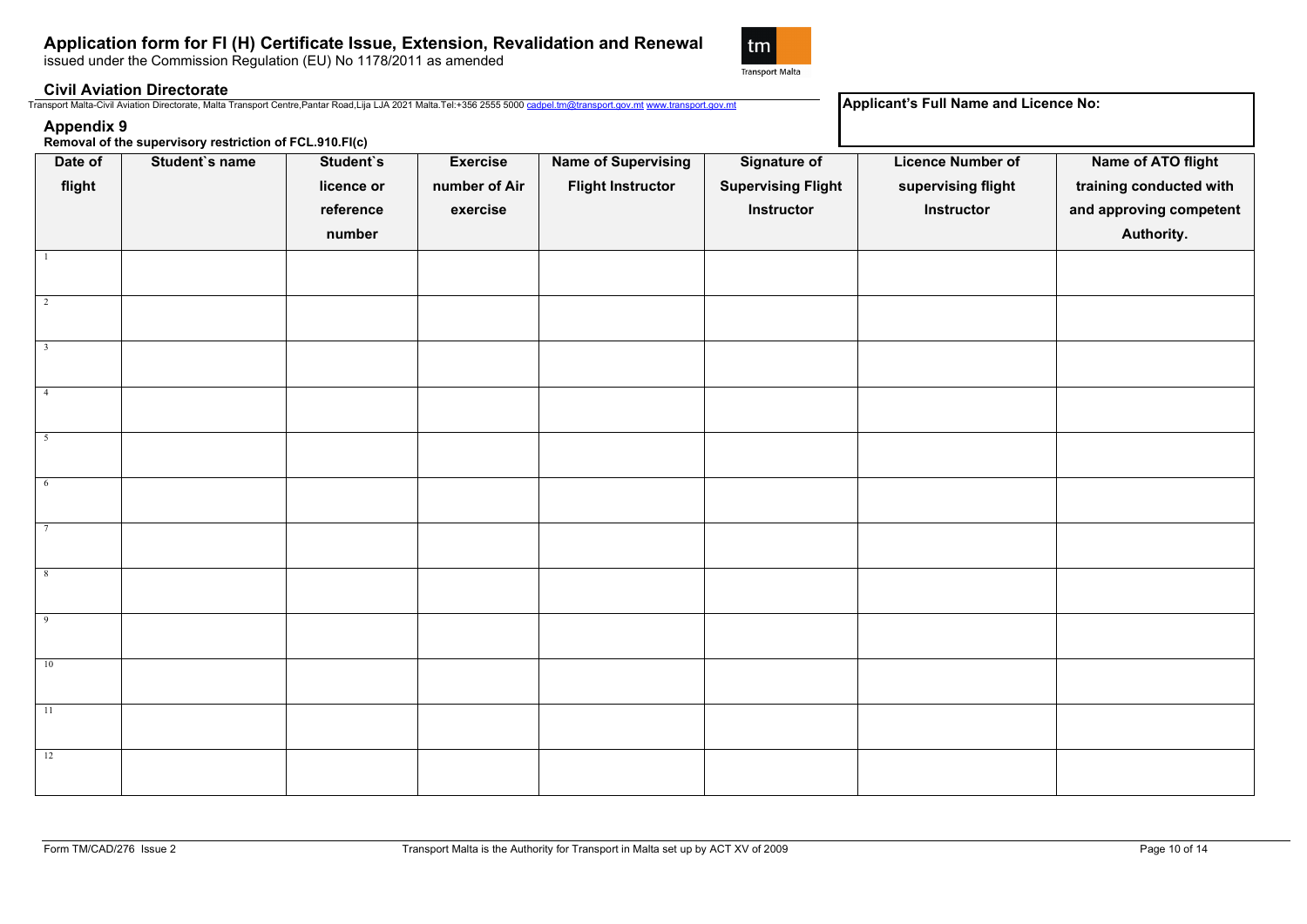issued under the Commission Regulation (EU) No 1178/2011 as amended



**Applicant's Full Name and Licence No:**

#### **Civil Aviation Directorate**

Transport Malta-Civil Aviation Directorate, Malta Transport Centre,Pantar Road,Lija LJA 2021 Malta.Tel:+356 2555 5000 [cadpel.tm@transport.gov.mt](mailto:cadpel.tm@transport.gov.mt) [www.transport.gov.mt](http://www.transport.gov.mt/)

| 13                                           |                                                                                                                                                |  |  |  |  |  |  |  |  |
|----------------------------------------------|------------------------------------------------------------------------------------------------------------------------------------------------|--|--|--|--|--|--|--|--|
| 14                                           |                                                                                                                                                |  |  |  |  |  |  |  |  |
| 15                                           |                                                                                                                                                |  |  |  |  |  |  |  |  |
| 16                                           |                                                                                                                                                |  |  |  |  |  |  |  |  |
| 17                                           |                                                                                                                                                |  |  |  |  |  |  |  |  |
| 18                                           |                                                                                                                                                |  |  |  |  |  |  |  |  |
| 19                                           |                                                                                                                                                |  |  |  |  |  |  |  |  |
| 20                                           |                                                                                                                                                |  |  |  |  |  |  |  |  |
| 21                                           |                                                                                                                                                |  |  |  |  |  |  |  |  |
| 22                                           |                                                                                                                                                |  |  |  |  |  |  |  |  |
| 23                                           |                                                                                                                                                |  |  |  |  |  |  |  |  |
| 24                                           |                                                                                                                                                |  |  |  |  |  |  |  |  |
| 25                                           |                                                                                                                                                |  |  |  |  |  |  |  |  |
|                                              | I certify that the details listed above are correct and meet the requirements of FCL.910.FI(c) for the removal of the supervisory restriction: |  |  |  |  |  |  |  |  |
| I certify that the above details are correct |                                                                                                                                                |  |  |  |  |  |  |  |  |
|                                              |                                                                                                                                                |  |  |  |  |  |  |  |  |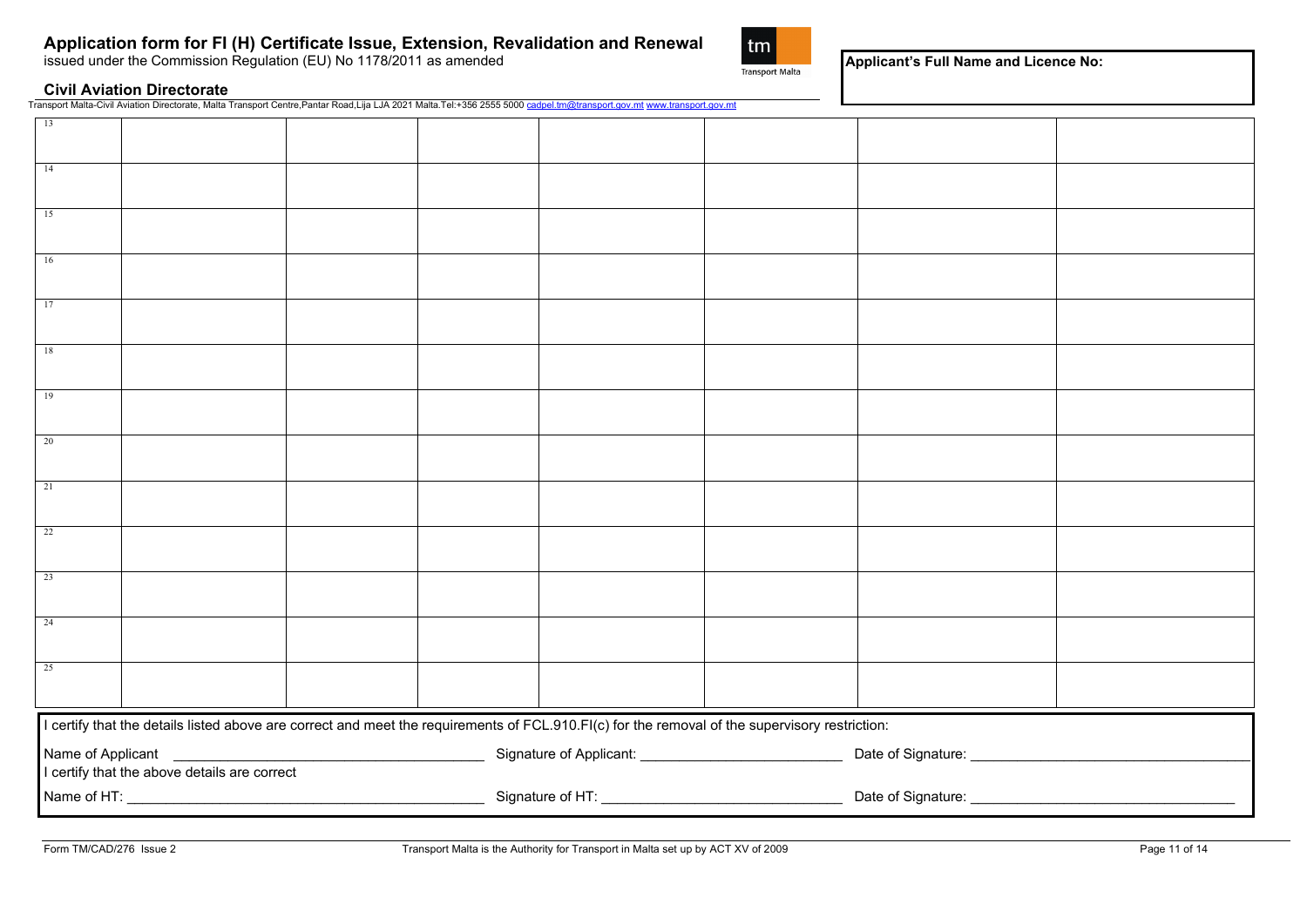

**Civil Aviation Directorate**Transport Malta-Civil Aviation Directorate, Malta Transport Centre,Pantar Road,Lija LJA 2021 Malta.Tel:+356 2555 5000 [cadpel.tm@transport.gov.mt](mailto:cadpel.tm@transport.gov.mt) [www.transport.gov.mt](http://www.transport.gov.mt/)

## **FI(H) Certificate**

| <b>Submission Instructions</b><br><b>Documents required:</b> |                                                                                                                                                                                              |                                     |  |  |  |
|--------------------------------------------------------------|----------------------------------------------------------------------------------------------------------------------------------------------------------------------------------------------|-------------------------------------|--|--|--|
| 1.                                                           | A copy of the Malta ID Card (both sides) or Passport [Original has to be presented<br>before licence is collected / Not required if the applicant already holds a Malta part FCL<br>licence] | $^{\circledR}$                      |  |  |  |
| 2.                                                           | A copy of the Licence held                                                                                                                                                                   | $^\copyright$                       |  |  |  |
| 3.                                                           | Log Book - All flight instruction must be signed by the instructor                                                                                                                           | $^\circledR$                        |  |  |  |
| 4.                                                           | Copy of all instructor licences / certificates                                                                                                                                               | $^{\circledR}$                      |  |  |  |
| 5.                                                           | Copy of Medical Certificate.                                                                                                                                                                 | $\circledS$                         |  |  |  |
| 6.                                                           | Copy of ATO Approval Certificate if not issued by Transport Malta                                                                                                                            | $^{\circledR}$                      |  |  |  |
| 7.                                                           | Assessment of Competence Form TM/CAD/275 - if applicable                                                                                                                                     | $^\circledR$                        |  |  |  |
| 8.                                                           | PPL(H) holders applying to conduct PPL(H) flight instruction - Copy of Theoretical<br>Knowledge Instruction Course Completion Certificate                                                    | $^{\circledR}$                      |  |  |  |
| 9.                                                           | PPL(H) holders applying to conduct PPL(H) flight instruction - Copy of the<br>certificate for the CPL/ATPL theory examinations                                                               | $^\circledR$                        |  |  |  |
| 10.                                                          | A copy of all licences / certificates on the basis of which credit is given.                                                                                                                 | $^\circledR$                        |  |  |  |
| 11.                                                          | Copy of Teaching and learning Course Certificate - if credit claimed                                                                                                                         | $^{\textcircled{\footnotesize{1}}}$ |  |  |  |
| 12.                                                          | Copy of FCL.905.FI(j) certificate if applicable                                                                                                                                              | $\circled{2}$                       |  |  |  |
| 13.                                                          | Copy of Flight Examiner Certificate if applicable                                                                                                                                            |                                     |  |  |  |
| 14.                                                          | Copy of instructor seminar certificate and certificate of ATO approved to conduct<br>the seminar.                                                                                            | ⅏                                   |  |  |  |

**It is important to send all the documents to avoid a delay in the issue of the rating.**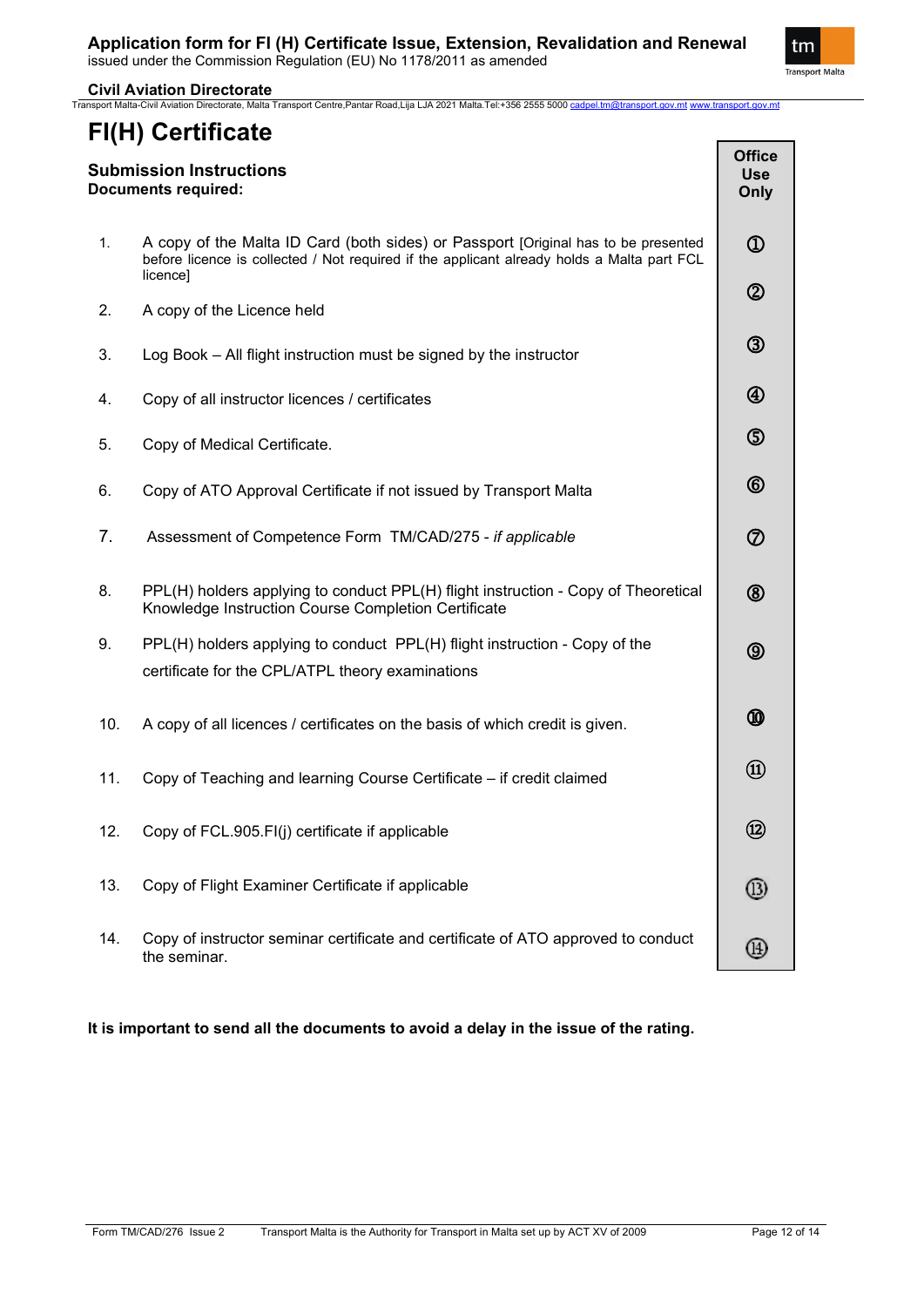tm **Transport Malta** 

#### **Civil Aviation Directorate**

Transport Malta-Civil Aviation Directorate, Malta Transport Centre,Pantar Road,Lija LJA 2021 Malta.Tel:+356 2555 5000 [cadpel.tm@transport.gov.mt](mailto:cadpel.tm@transport.gov.mt) [www.transport.gov.mt](http://www.transport.gov.mt/)

#### **Transport Malta – Civil Aviation Directorate Bank Details:**

Bank Name: Bank of Valletta Bank Branch: Naxxar Bank Address: 38, Triq tal-Labour, Naxxar NXR 9020 Bank's BIC Code: VALLMTMT Sort Code: 22013 Account Holder: Transport Malta – Civil Aviation Directorate Account No: 12000580013 IBAN No: MT13VALL 22013 0000 000 12000 5800 13

**Fee**: The applicable fee in the Malta Air Navigation Order / Scheme of Charges on the Transport Malta website has to be submitted with the application.

**Queries**: If you need additional information send an email to [cadpel.tm@transport.gov.mt](mailto:cadpel.tm@transport.gov.mt) to the attention of **Personnel Licensing Section, Transport Malta Civil Aviation Directorate** - giving your contact telephone number.

Send completed form to: **Transport Malta - CAD, Personnel Licensing Section, Pantar Road, Lija, LJA 2021, Malta.**